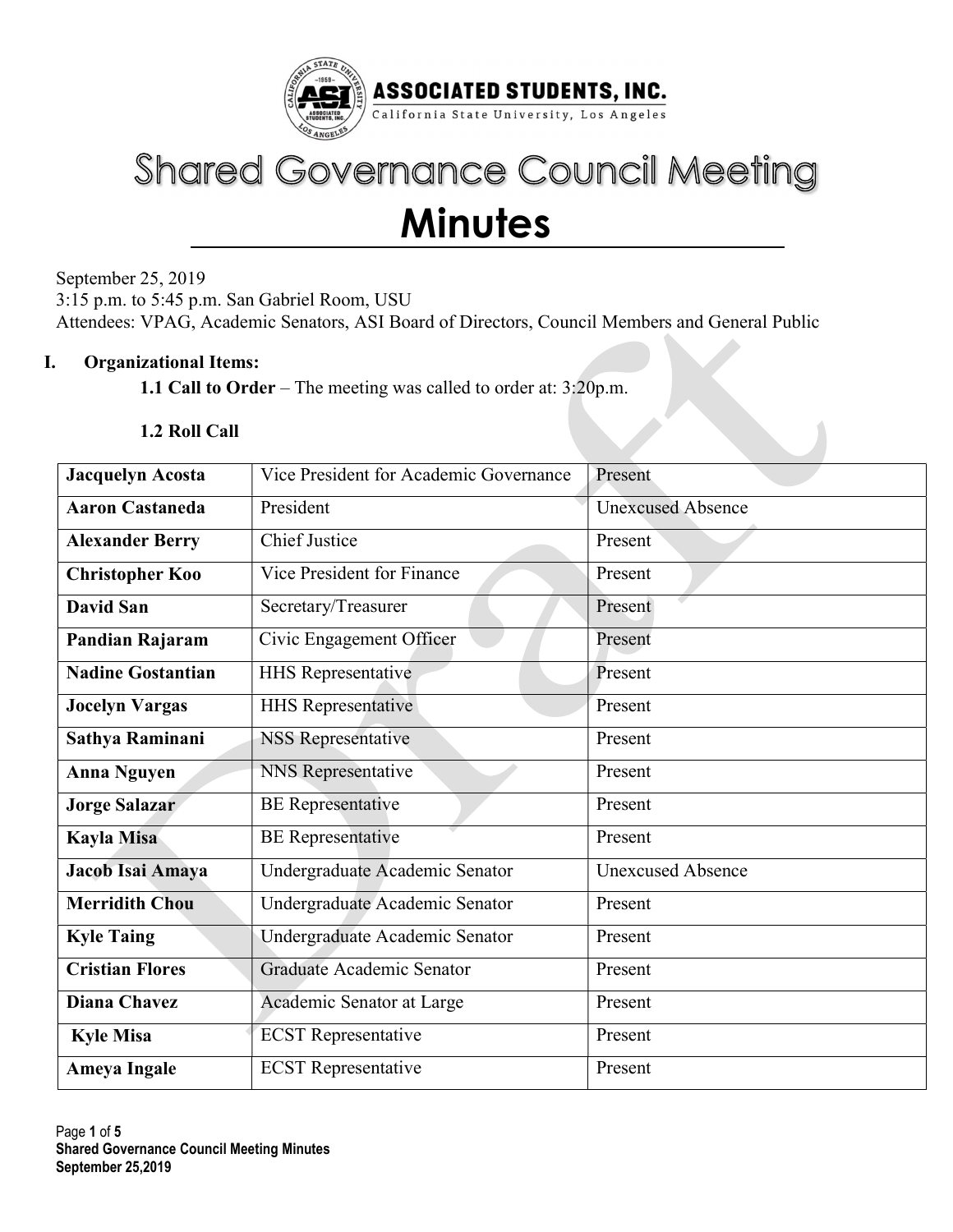| <b>Matiana Parria</b>   | Diversity and Inclusion Officer   | Present                  |
|-------------------------|-----------------------------------|--------------------------|
| <b>Ma Ledi Ham Loot</b> | Graduate Academic Senator         | <b>Unexcused Absence</b> |
| <b>Teady Ochoa</b>      | Vice President for Administration | <b>Unexcused Absence</b> |

## Adoption of the Agenda: September 25, 2019

| <b>Offered By:</b> $\vert$ <b>Panda R.</b>                          |  |                | Seconded by: Jorge S. |                  |  |                       |  |
|---------------------------------------------------------------------|--|----------------|-----------------------|------------------|--|-----------------------|--|
| Motion to approve the adoption of the agenda for September 25, 2019 |  |                |                       |                  |  |                       |  |
| <b>Consensus</b>                                                    |  | <b>Opposed</b> | U                     | <b>Abstained</b> |  | <b>Motion: Passed</b> |  |

#### Adoption of the Minutes: August 29, 2019

| <b>Offered By:</b> Jocelyn V.                                    |                | Seconded by:   Meredith C. |                       |
|------------------------------------------------------------------|----------------|----------------------------|-----------------------|
| Motion to approve the adoption of the agenda for August 29, 2019 |                |                            |                       |
| <b>Consensus</b>                                                 | <b>Opposed</b> | <b>Abstained</b>           | <b>Motion: Passed</b> |

#### II. Public Forum/Announcement:

1.1 This time is allotted for members of the public to make announcements and/ or address the committee. – None

#### III. Reports:

 1.1. Jackie VPAG: Parking proposal similar to long beach. Open deliberation is taking time. CSU Academic Senate is talking about the college of ethnic studies.

 1.2. Chris GAS 1 : Every two weeks have been going to the Graduate resource center and talk to students there. He has received a lot of feedback from the students. College of ethnic studies proposal needs more details and thorough information. Also, there is no dining time at Salazar hall and that is a concern.

 1.3. Diana ASAL: The class syllabus project failed at the academic senate, but Jackie and Diana are working on alternative ways to combat the legal issues. They will be collaborating with the division of student life. She is still working on the academic advisement project and is working on a survey.

 1.4. Kyle UAS3: Senators lunchen; have an informal event where students can discuss their issues to the senators. Work with OSD about the issues dealing with OSD students.

 1.5. Meredith UAS2: Work on transparency such as the senate transparency and senate structing about the fiscal policy committee and changing it into a council.

 1.6. George College of B&E Student Affairs committee: met for the first time is looking into revamping office hours.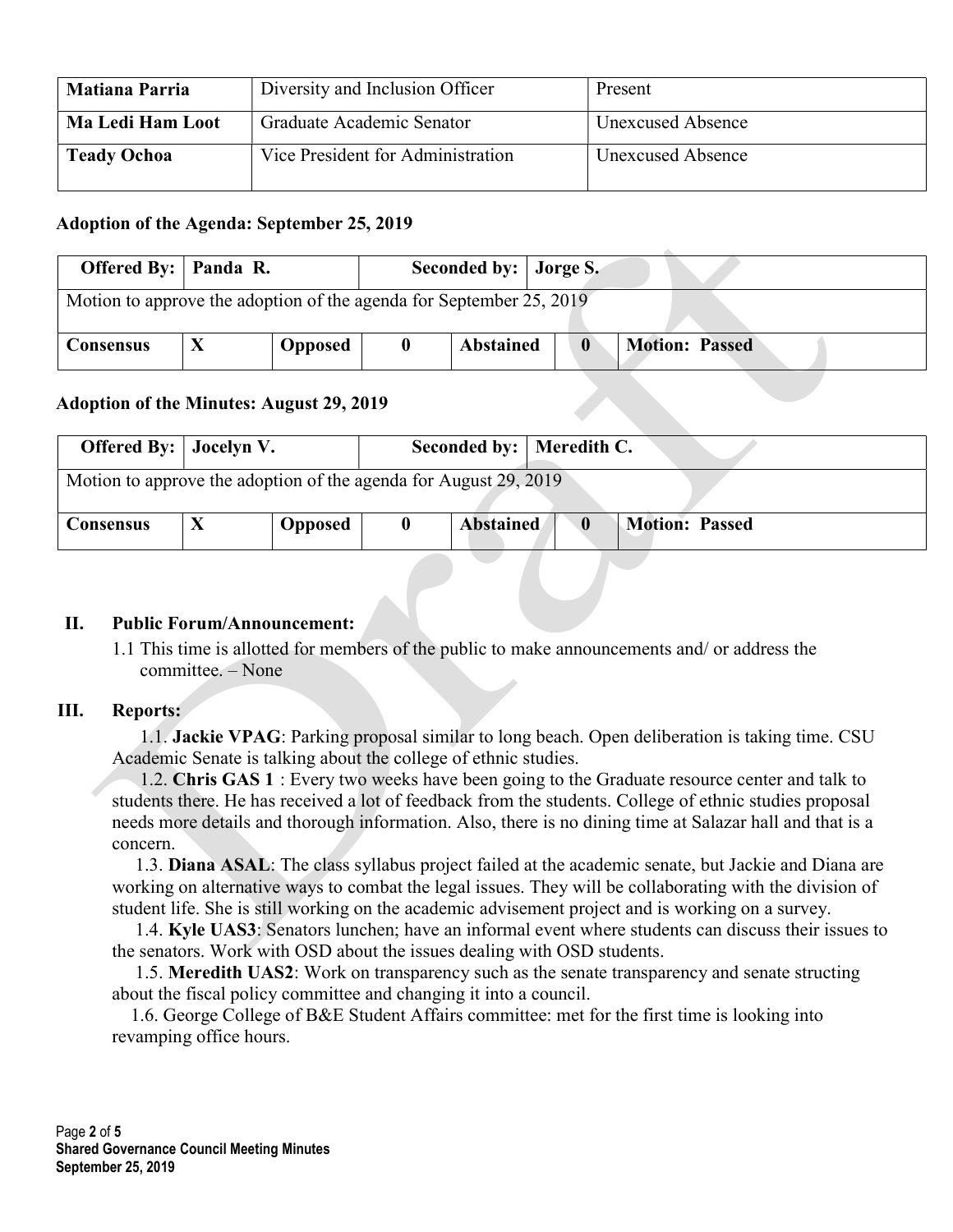## IV. Action Item:

1.1. Policy 023- Shared Governance Council Code of Procedure- Jackie revised some wording throughout the policy. She changed the service hours from vice chair into specific duties.

## Motion to approve the revised Policy 023

| <b>Offered By:</b> | Jocelyn V.                               |         |  | Jorge S.<br><b>Second By:</b> |  |                                 |  |
|--------------------|------------------------------------------|---------|--|-------------------------------|--|---------------------------------|--|
|                    | Motion to approve the revised Policy 023 |         |  |                               |  |                                 |  |
| Consensus          |                                          | Opposed |  | <b>Abstained</b>              |  | <b>Motion:</b><br><b>Passed</b> |  |

#### V. Information Item:

1.1. College- Specific Committee- Jackie: College representatives should ask deans for updated committee list.

## VI. Discussion items:

1.1.1. **Transparency to the student body-** Jackie: It can be hard for ASI members to share information so what are some avenues that we can think about.

Ledi and Teady recognized at 3:46

Matiana: class presentations and reach out to professors

Nadine: Collab with University Times so they can come to ASI meetings

Diana: Collab with student orgs and clubs

Ledi: we should do a mass email

Jackie: that will not be possible because it is considered as a spam

Meredith: expand on the calendar for transparency

Jocelyn: clubs and orgs are open for ASI to come through so ASI should get in contact with CSI

Alexander: short video on the ASI website

Christian: have a booklet passed out to the students on what is ASI working on.

 Jocelyn: if you contact department chairs they might actually send out emails to those in the department Jackie: work smarter not harder so work with department chairs or faculty to get the word out about shared governance.

 Ameya: have a section on mycalstatela portal where they will notify students on the events Jackie: has brought this up before but it has failed to go through with faculty.

 Jorge: have a mixer and invite the dean or associate dean to provide information about careers to the students and hear their concerns.

Jackie: college reps should be doing town halls

Teady: reach out to the Dean of NSS and is nice and collaborative

Ledi: Dr. Brown is also nice and might be able to do an email blast to grad students.

1.2.1. Open Deliberation- Jackie: going back to the same idea as last term's. Students will be able to submit their questions before the event and will be read during the event. Everyone who sits on Shared Gov will be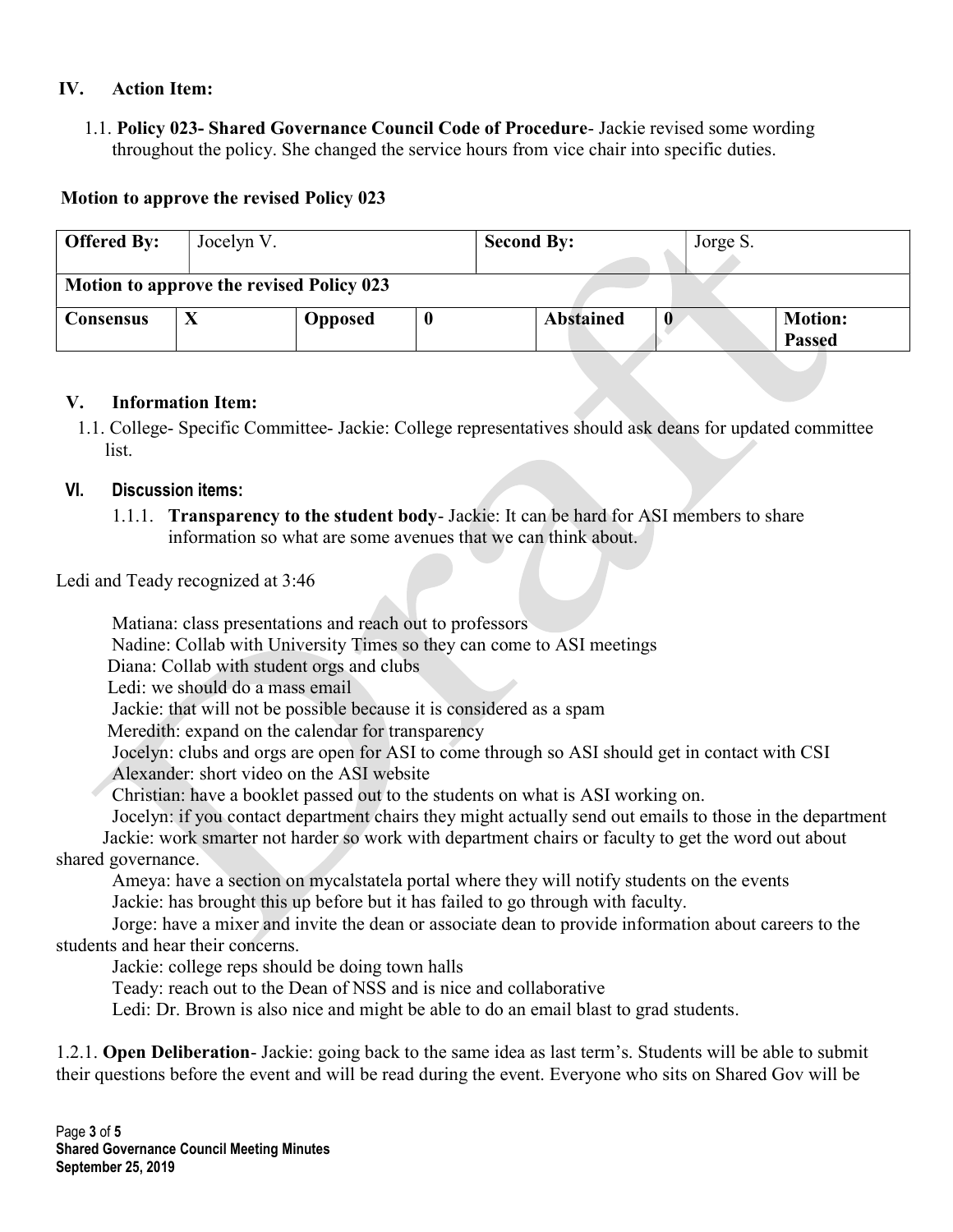mandated to help with the event. SGC members will be able to participate through facilitating, marketing, and establishing the event.

Nadine: loves the idea and want to clarify the date

## VII. Adjournment

| <b>Offered By:</b>                                                                                                                                                         | <b>Chris Koo</b>                                                |                |                  | <b>Seconded by:</b><br>Jocelyn V. |                  |                       |  |  |
|----------------------------------------------------------------------------------------------------------------------------------------------------------------------------|-----------------------------------------------------------------|----------------|------------------|-----------------------------------|------------------|-----------------------|--|--|
| Meeting adjourned at $\_\_4:14$ pm.                                                                                                                                        |                                                                 |                |                  |                                   |                  |                       |  |  |
| <b>Vote Tally:</b>                                                                                                                                                         |                                                                 |                |                  |                                   |                  |                       |  |  |
| Consensus                                                                                                                                                                  | $\mathbf{X}$<br><b>Abstained</b><br>Opposed<br>$\boldsymbol{0}$ |                |                  |                                   | $\mathbf{0}$     | <b>Motion: Passed</b> |  |  |
| <b>Associated Students, Inc.</b><br><b>Shared Governance Council Meeting</b><br><b>Summary of Actions Taken</b><br><b>April 25, 2018</b><br><b>Adoption of the Agenda:</b> |                                                                 |                |                  |                                   |                  |                       |  |  |
| <b>Offered By:</b>                                                                                                                                                         | Panda R.                                                        |                |                  | Seconded by: Jorge S.             |                  |                       |  |  |
| Motion to approve the adoption of the agenda for September 25, 2019                                                                                                        |                                                                 |                |                  |                                   |                  |                       |  |  |
| <b>Consensus</b>                                                                                                                                                           | $\mathbf{X}$                                                    | <b>Opposed</b> | $\boldsymbol{0}$ | <b>Abstained</b>                  | $\bf{0}$         | <b>Motion: Passed</b> |  |  |
| <b>Adjournment</b>                                                                                                                                                         |                                                                 |                |                  |                                   |                  |                       |  |  |
| Offered By:                                                                                                                                                                | Chris K                                                         |                |                  | <b>Seconded by:</b>               | Jocelyn V.       |                       |  |  |
| Meeting adjourned at $\_\_4:14$ pm.                                                                                                                                        |                                                                 |                |                  |                                   |                  |                       |  |  |
| <b>Vote Tally:</b>                                                                                                                                                         |                                                                 |                |                  |                                   |                  |                       |  |  |
| <b>Consensus</b>                                                                                                                                                           | $\mathbf{X}$                                                    | <b>Opposed</b> | $\boldsymbol{0}$ | <b>Abstained</b>                  | $\boldsymbol{0}$ | <b>Motion: Passed</b> |  |  |